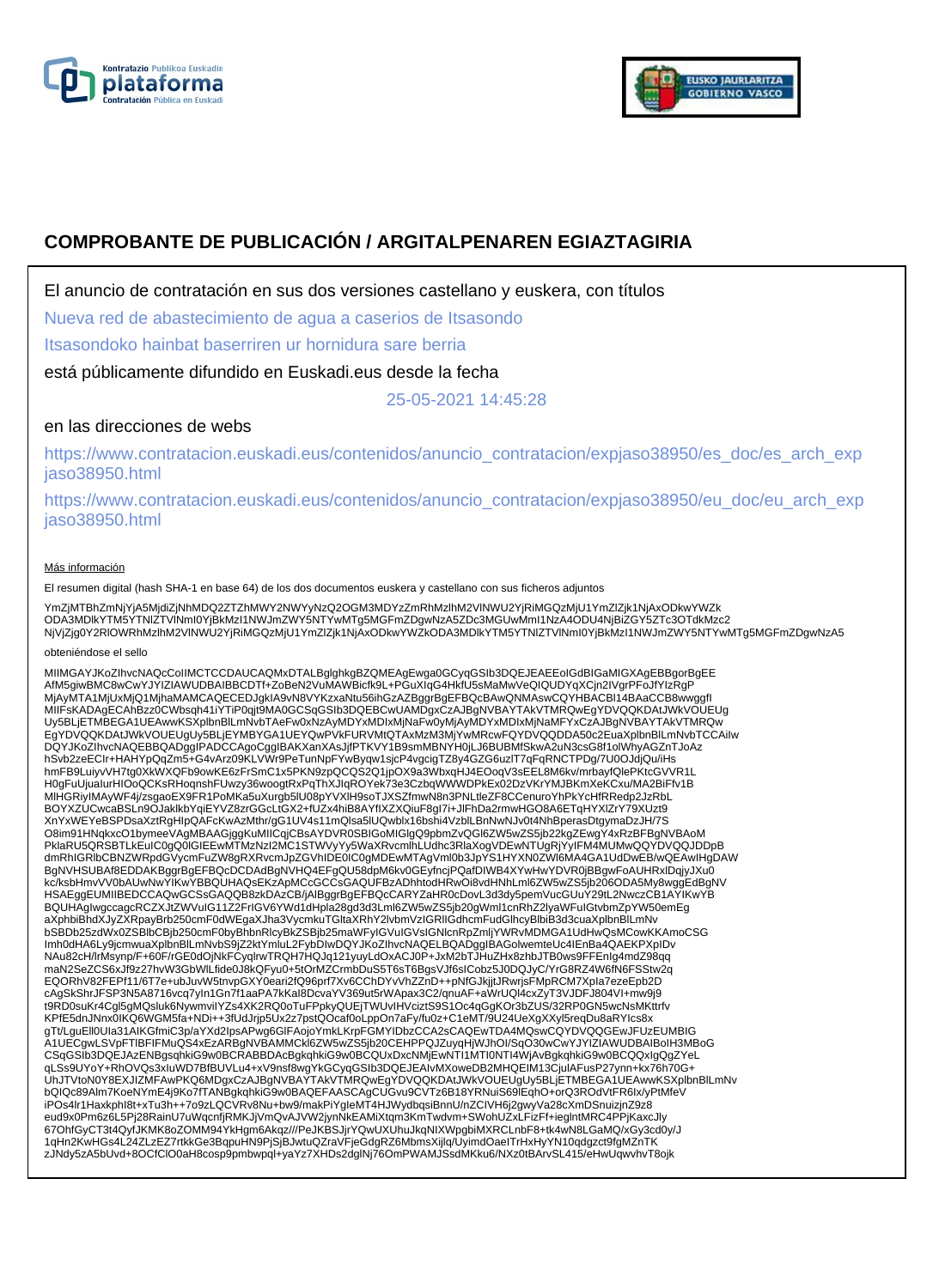



wj4a7FWROYzOXY95xpO5HYlw0vxELMWYZu9e1j7BZ6qVdGBi1M7Td3HXAOx/bm2BipPOLIT3KkFBniufOBeAAiIJTnIcsQj868kc 9S+74bWGZdAx+IPFgwmsMoFuFlirXS2/NQ==

### Kontratuaren iragarkia, gaztelaniaz eta eskaraz, izenburuekin

Nueva red de abastecimiento de agua a caserios de Itsasondo

Itsasondoko hainbat baserriren ur hornidura sare berria

Euskadi.eus webgunean argitaratzen da data honetatik

2021-05-25 14:45:28

### web hauen helbideetan

https://www.contratacion.euskadi.eus/contenidos/anuncio\_contratacion/expjaso38950/es\_doc/es\_arch\_exp jaso38950.html

https://www.contratacion.euskadi.eus/contenidos/anuncio\_contratacion/expjaso38950/eu\_doc/eu\_arch\_exp jaso38950.html

#### Informazio gehiago

Bi dokumentuen (euskara eta gaztelania) laburpen digitala (hash SHA-1, 64 oinarriarekin), erantsitako fitxategiekin

YmZjMTBhZmNjYjA5MjdiZjNhMDQ2ZTZhMWY2NWYyNzQ2OGM3MDYzZmRhMzlhM2VlNWU2YjRiMGQzMjU1YmZlZjk1NjAxODkwYWZk ODA3MDlkYTM5YTNIZTVINmI0YjBkMzI1NWJmZWY5NTYwMTg5MGFmZDgwNzA5ZDc3MGUwMmI1NzA4ODU4NjBiZGY5ZTc3OTdkMzc2<br>NjVjZjg0Y2RIOWRhMzIhM2VINWU2YjRiMGQzMjU1YmZlZjk1NjAxODkwYWZkODA3MDlkYTM5YTNIZTVINmI0YjBkMzI1NWJmZWY5NTYwMTg5MGFmZDgwNzA5

denboran digitalki zigilatu zuena

#### zigilua lortzen

MIIMGAYJKoZIhvcNAQcCoIIMCTCCDAUCAQMxDTALBglghkgBZQMEAgEwga0GCyqGSIb3DQEJEAEEoIGdBIGaMIGXAgEBBgorBgEE AfM5giwBMC8wCwYJYIZIAWUDBAIBBCDTf+ZoBeN2VuMAWBicfk9L+PGuXIqG4HkfU5sMaMwVeQIQUDYqXCjn2IVgrPFoJfYIzRgP MjAyMTA1MjUxMjQ1MjhaMAMCAQECEDJgkIA9vN8VYKzxaNtu56ihGzAZBggrBgEFBQcBAwQNMAswCQYHBACBl14BAaCCB8wwggfI MIIFsKADAgECAhBzz0CWbsqh41iYTiP0qjt9MA0GCSqGSIb3DQEBCwUAMDgxCzAJBgNVBAYTAkVTMRQwEgYDVQQKDAtJWkVOUEUg Uy5BLjETMBEGA1UEAwwKSXplbnBlLmNvbTAeFw0xNzAyMDYxMDIxMjNaFw0yMjAyMDYxMDIxMjNaMFYxCzAJBgNVBAYTAkVTMRQw EgYDVQQKDAtJWkVOUEUgUy5BLjEYMBYGA1UEYQwPVkFURVMtQTAxMzM3MjYwMRcwFQYDVQQDDA50c2EuaXplbnBlLmNvbTCCAiIw<br>DQYJKoZIhvcNAQEBBQADggIPADCCAgoCggIBAKXanXAsJjfPTKVY1B9smMBNYH0jLJ6BUBMfSkwA2uN3csG8f1olWhyAGZnTJoAz hSvb2zeECIr+HAHYpQqZm5+G4vArz09KLVWr9PeTunNpFYwByqw1sjcP4vgcigTZ8y4GZG6uzlT7qFqRNCTPDg/7U0OJdjQu/iHs hmFB9LuiyvVH7tg0XkWXQFb9owKE6zFrSmC1x5PKN9zpQCQS2Q1jpOX9a3WbxqHJ4EOoqV3sEEL8M6kv/mrbayfQlePKtcGVVR1L H0gFuUjuaIurHIOoQCKsRHoqnshFUwzy36woogtRxPqThXJIqROYek73e3CzbqWWWDPkEx02DzVKrYMJBKmXeKCxu/MA2BiFfv1B MlHGRiyIMAyWF4j/zsgaoEX9FR1PoMKa5uXurgb5lU08pYVXlH9soTJXSZfmwN8n3PNLtleZF8CCenuroYhPkYcHfRRedp2JzRbL BOYXZUCwcaBSLn9OJaklkbYqiEYVZ8zrGGcLtGX2+fUZx4hiB8AYfIXZXQiuF8gI7i+JlFhDa2rmwHGO8A6ETqHYXlZrY79XUzt9 XnYxWEYeBSPDsaXztRgHIpQAFcKwAzMthr/gG1UV4s11mQlsa5lUQwblx16bshi4VzblLBnNwNJv0t4NhBperasDtgymaDzJH/7S O8im91HNqkxcO1bymeeVAgMBAAGjggKuMIICqjCBsAYDVR0SBIGoMIGIgQ9pbmZvQGI6ZW5wZS5jb22kgZEwgY4xRzBFBgNVBAoM<br>PklaRU5QRSBTLkEuIC0gQ0IGIEEwMTMzNzI2MC1STWVyYy5WaXRvcmlhLUdhc3RlaXogVDEwNTUgRjYyIFM4MUMwQQYDVQQJDDpB dmRhIGRlbCBNZWRpdGVycmFuZW8gRXRvcmJpZGVhIDE0IC0gMDEwMTAgVml0b3JpYS1HYXN0ZWl6MA4GA1UdDwEB/wQEAwIHgDAW BgNVHSUBAf8EDDAKBggrBgEFBQcDCDAdBgNVHQ4EFgQU58dpM6kv0GEyfncjPQafDIWB4XYwHwYDVR0jBBgwFoAUHRxlDqjyJXu0 kc/ksbHmvVV0bAUwNwYIKwYBBQUHAQsEKzApMCcGCCsGAQUFBzADhhtodHRwOi8vdHNhLml6ZW5wZS5jb206ODA5My8wggEdBgNV HSAEggEUMIIBEDCCAQwGCSsGAQQB8zkDAzCB/jAlBggrBgEFBQcCARYZaHR0cDovL3d3dy5pemVucGUuY29tL2NwczCB1AYIKwYB BQUHAgIwgccagcRCZXJtZWVuIG11Z2FrIGV6YWd1dHpla28gd3d3Lml6ZW5wZS5jb20gWml1cnRhZ2lyaWFuIGtvbmZpYW50emEg aXphbiBhdXJyZXRpayBrb250cmF0dWEgaXJha3VycmkuTGltaXRhY2lvbmVzIGRlIGdhcmFudGlhcyBlbiB3d3cuaXplbnBlLmNv bSBDb25zdWx0ZSBlbCBjb250cmF0byBhbnRlcyBkZSBjb25maWFyIGVuIGVsIGNlcnRpZmljYWRvMDMGA1UdHwQsMCowKKAmoCSG Imh0dHA6Ly9jcmwuaXplbnBlLmNvbS9jZ2ktYmluL2FybDIwDQYJKoZIhvcNAQELBQADggIBAGolwemteUc4IEnBa4QAEKPXpIDv NAu82cH/lrMsynp/F+60F/rGE0dOjNkFCyqlrwTRQH7HQJq121yuyLdOxACJ0P+JxM2bTJHuZHx8zhbJTB0ws9FFEnIg4mdZ98qq maN2SeZCS6xJf9z27hvW3GbWlLfide0J8kQFyu0+5tOrMZCrmbDuS5T6sT6BgsVJf6sICobz5J0DQJyC/YrG8RZ4W6fN6FSStw2q EQORhV82FEPf11/6T7e+ubJuvW5tnvpGXY0eari2fQ96prf7Xv6CChDYvVhZZnD++pNfGJkjjtJRwrjsFMpRCM7XpIa7ezeEpb2D cAgSkShrJFSP3N5A8716vcq7yIn1Gn7f1aaPA7kKaI8DcvaYV369ut5rWApax3C2/qnuAF+aWrUQl4cxZyT3VJDFJ804VI+mw9j9 t9RD0suKr4Cgl5gMQsluk6NywmviIYZs4XK2RQ0oTuFPpkyQUEjTWUvIHVciztS9S1Oc4qGgKOr3bZUS/32RP0GN5wcNsMKttrfv KPfE5dnJNnx0IKQ6WGM5fa+NDi++3fUdJrjp5Ux2z7pstQOcaf0oLppOn7aFy/fu0z+C1eMT/9U24UeXgXXyl5reqDu8aRYIcs8x gTt/LguEll0Ula31AIKGfmiC3p/aYXd2lpsAPwg6GlFAojoYmkLKrpFGMYIDbzCCA2sCAQEwTDA4MQswCQYDVQQGEwJFUzEUMBIG<br>A1UECgwLSVpFTIBFIFMuQS4xEzARBgNVBAMMCkl6ZW5wZS5jb20CEHPPQJZuyqHjWJhOI/SqO30wCwYJYIZIAWUDBAIBoIH3MBoG CSqGSIb3DQEJAzENBgsqhkiG9w0BCRABBDAcBgkqhkiG9w0BCQUxDxcNMjEwNTI1MTI0NTI4WjAvBgkqhkiG9w0BCQQxIgQgZYeL